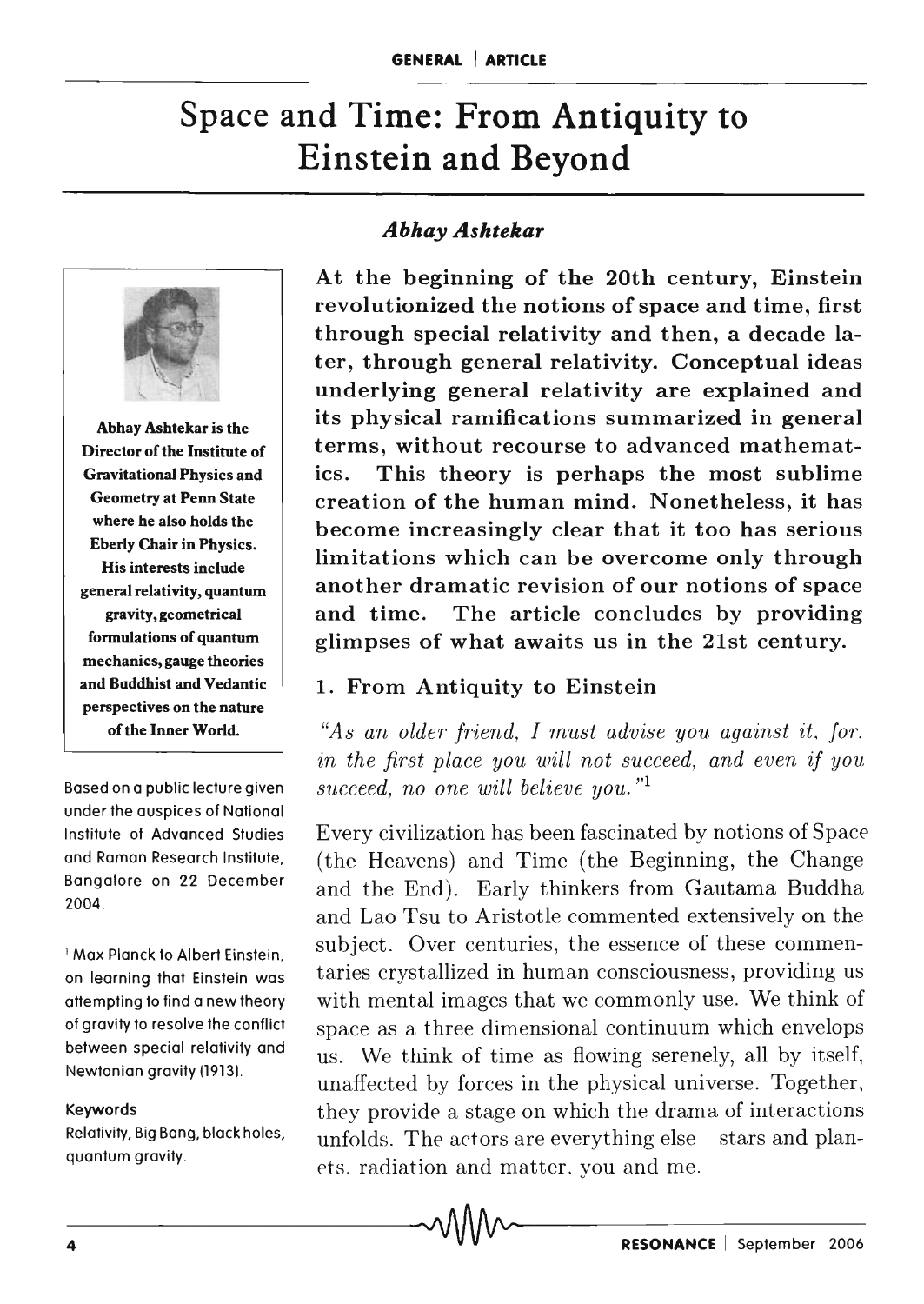For over a thousand years, the four books Aristotle wrote on physics provided the foundation for natural sciences in the Western world. While Heraclitus had held that the universe is in perpetual evolution and everything flowed without beginning or end, Parmenides had taught that movement is incompatible with Being which is One, continuous and eternal. Aristotle incorporated both these ideas in his 'cosmogonic system' Change was now associated with the earth and the moon because of imperfections. Changelessness was found on other planets, the sun and stars because they are perfect, immutable and eternal. **In** modern terms one can say that in Aristotle's paradigm, there was absolute time, absolute space *and* an absolute rest frame, provided by the earth. This was the reigning world-view Isaac Newton was exposed to as a student at Cambridge in the years 1661-65.

Twenty years later, Newton toppled this centuries old dogma. Through his *Principia*, first published in 1686, he provided a new paradigm. Time was still represented by a I-dimensional continuum and was absolute, the same for all observers. All simultaneous events constituted the 3-dimensional spatial continuum. But there was no absolute rest frame. Thanks to the lessons learned from Copernicus, earth was removed from its hitherto privileged status. Galilean relativity was made mathematically precise and all inertial observers were put on the same physical footing. The *Principia* also shattered Aristotelian orthodoxy by abolishing the distinction between heaven and earth. For the first time, there were universal principles. An apple falling on earth and the planets orbiting around the sun were now subject to the same laws. The heavens were no longer so mysterious, no longer immutable, no longer beyond the grasp of the human mind.

Already in the beginning of the 1700s, papers began to appear in the *Proceedings of the Royal Society,* predicting not only the motion of Jupiter but even of its

For over a thousand **years, the four books Aristotle wrote on physics provided the foundation for natural sciences in the Western world.** 

**The Principia shattered Aristotelian orthodoxy by abolishing the distinction between heaven and earth.**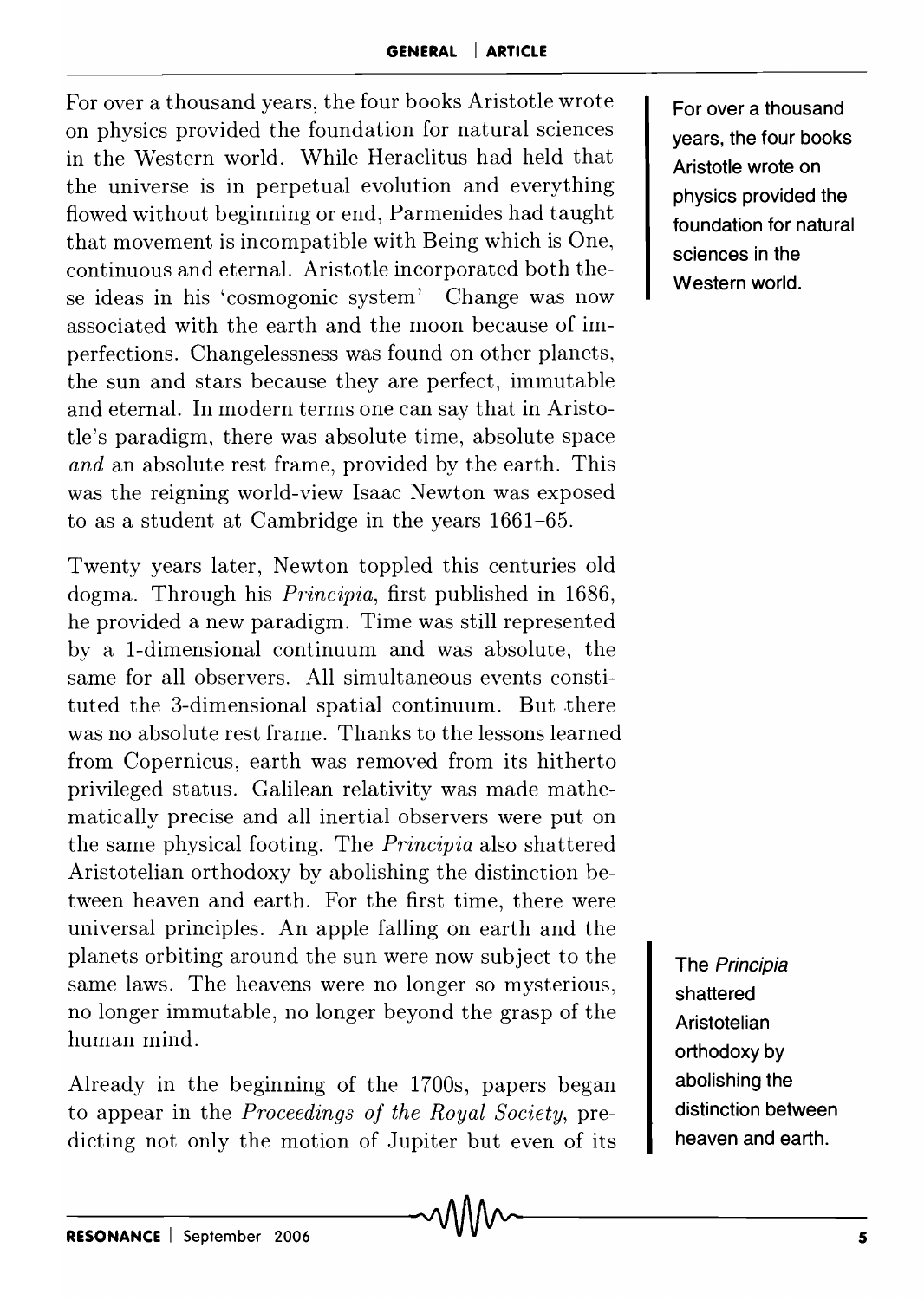For the first time, there were universal principles. An apple falling on earth and the planets orbiting around the sun were now subject to the same laws.

moons! No wonder then that Newton was regarded with incredulity and awe not only among lay people but even among leading European intellectuals. For example, Marquis de I'Hopital - well known to the students of calculus for the l'Hôpital rule  $-$  eagerly wrote from France to John Arbuthnot in England about the *Principia* and Newton: *"Good god! What fund of knowledge there is in that book! Does he eat & drink & sleep? Is he like other men?"* As Richard Westfall put it in his authoritative biography of Newton, *Never at Rest,* 

*Newton was hardly an unknown man in philosophic circles before* 1687. *Nevertheless, nothing had prepared the world of natural philosophy for the Principia A turning point for Newton, who, after twenty years of abandoned investigations, had finally followed an undertaking to completion, the Principia also became a turning point for natural philosophy.* 

The *Principia* became the new orthodoxy and reigned supreme for over 150 years. The first challenge to the Newtonian world view came from totally unexpected quarters: advances in the understanding of elecromagnetic phenomena. In the middle of the 19th century: a Scottish physicist James Clerk Maxwell achieved an astonishing synthesis of all the accumulated knowledge concerning these phenomena in just four vectorial equations. These equations further provided a specific value of the speed  $c$  of light. But no reference frame was specified. An absolute speed blatantly contradicted Galilean relativity, a cornerstone on which the Newtonian model of space-time rested. By then most physicists had developed deep trust in the Newtonian world and therefore concluded that Maxwell's equations can only hold in a specific reference frame, called the ether. But by doing so, they reverted to the Aristotelian view that Nature specifies an absolute rest frame. A state of confusion remained for some 50 years.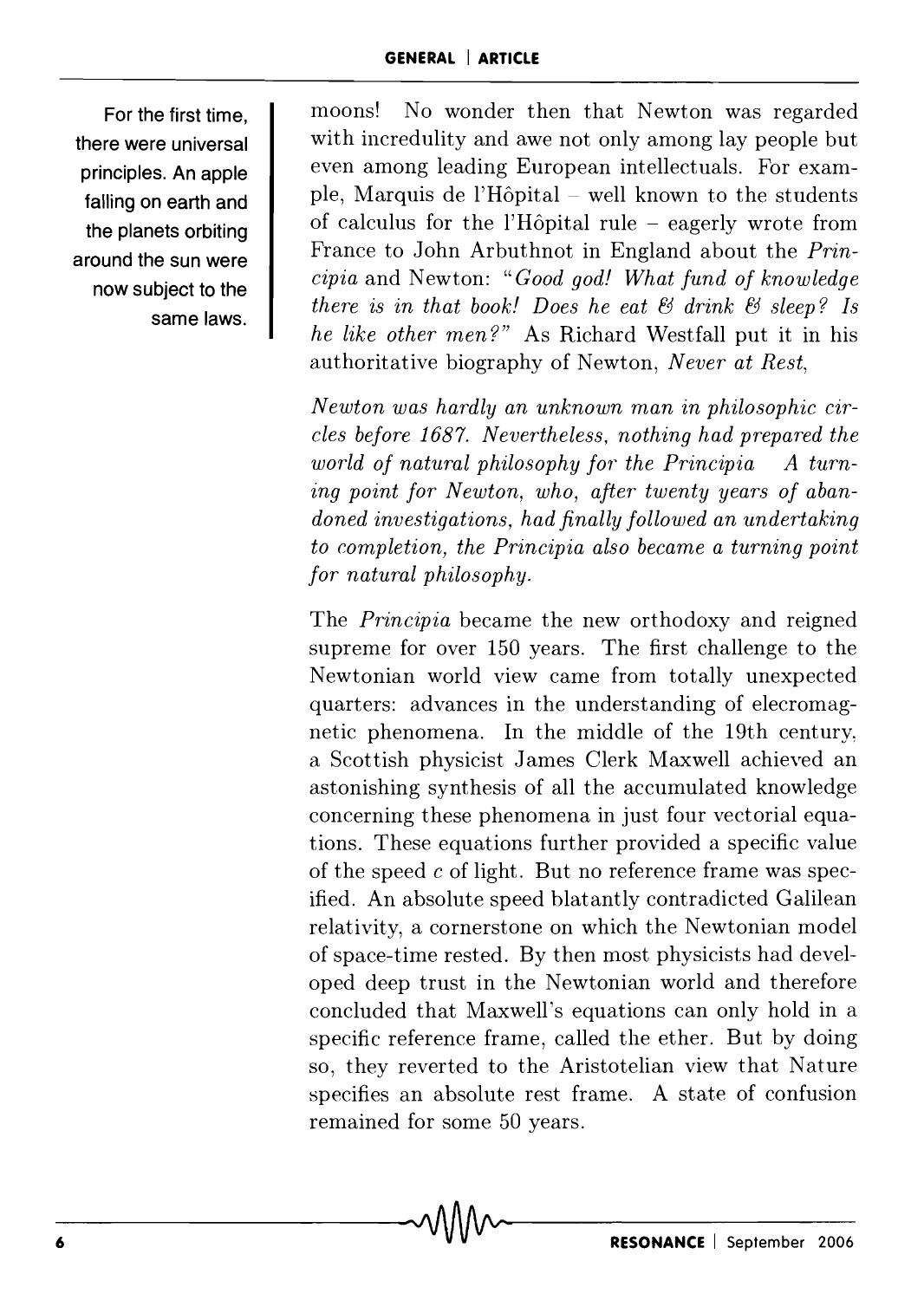It was the 26 year old Albert Einstein who grasped the true implications of this quandary: It was crying out, asking us to abolish Newton's absolute time. Einstein accepted the implications of Maxwell's equations at their face value and used simple thought experiments to argue that, since the speed  $c$  of light is a universal constant, the same for all inertial observers, the notion of absolute simultaneity is physically untenable. Spatially separated events which appear as simultaneous to one observer can not be so for another observer, moving uniformly with respect to the first. The Newtonian model of space-time can only be an approximation that holds when speeds involved are all much smaller than  $c$ . A new, better model emerged and with it new kinematics, called special relativity. Time lost its absolute standing. Only the 4-dimensional space-time continuum had an absolute meaning. Space-time distances between events are well defined but time intervals or spatial distances between them depend on the state of motion of the observer, i.e., on the choice of a reference frame. The new paradigm came with dramatic predictions that were hard to swallow. Energy and mass lost their identity and could be transformed into one another, subject to the famous formula  $E = Mc^2$ . The energy contained in a gram of matter can therefore illuminate a town for a year. A twin who leaves her sister behind on earth and goes on a trip in a spaceship travelling at a speed near the speed of light for a year would return to find that her sister had aged several decades. So counter-intuitive were these implications that as late as the 1930s philosophers in prominent Western universities were arguing that special relativity could not possibly be viable. But they were all wrong. Nuclear reactors function on earth and stars shine in the heavens, converting mass into energy, obeying  $E = mc^2$ . In high energy laboratories, particles are routinely accelerated to near light velocities and are known to live orders of magnitude longer than their twins at rest on earth.

Space-time distances between events are well defined but time intervals or spatial distances between them depend on the state of motion of the observer.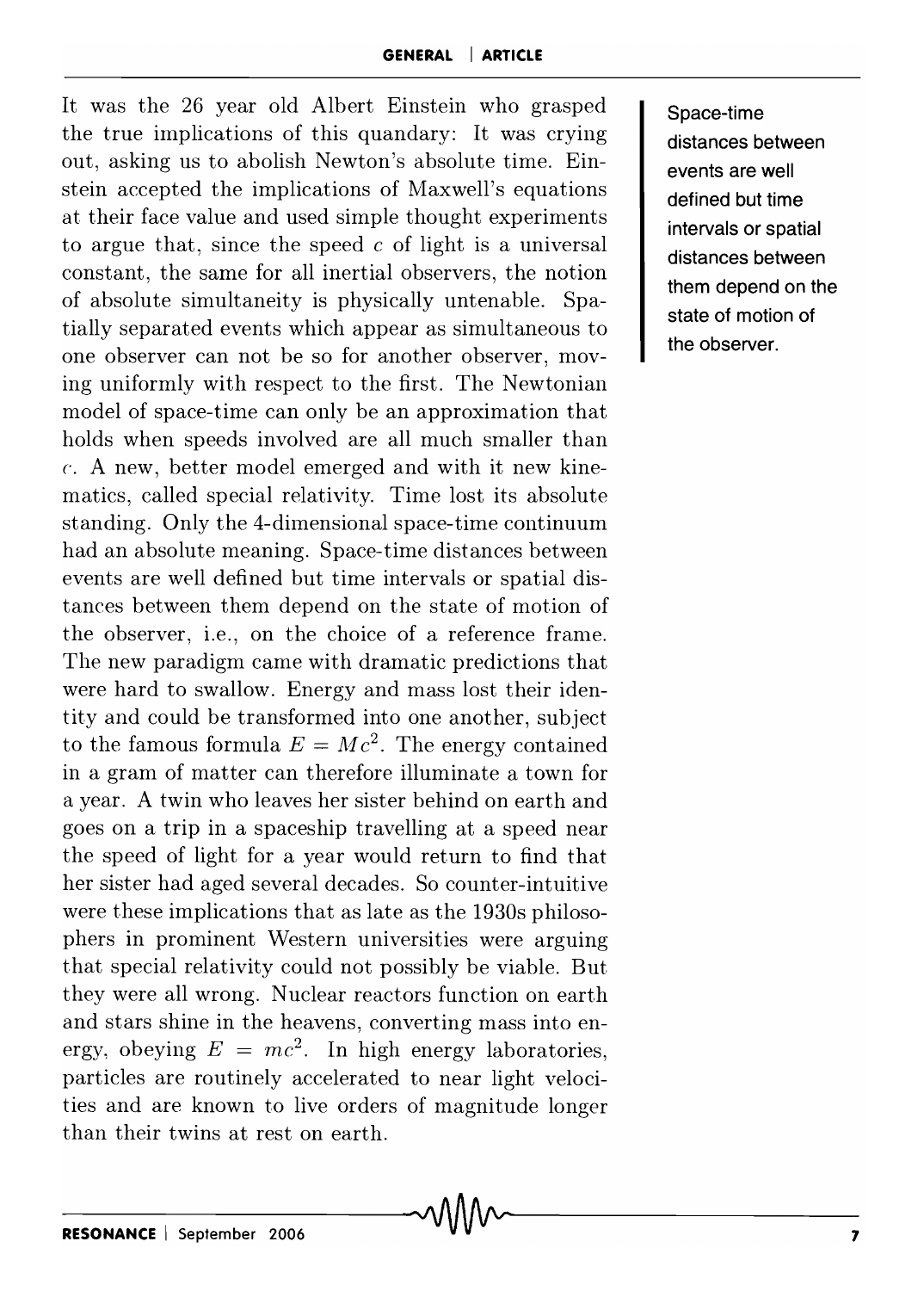Space-time is not an inert entity. It acts on matter and can be acted upon.

In spite of these revolutions, one aspect of space-time remained Aristotelian: It continued to be a passive arena for all 'happenings', a canvas on which the dynamics of the universe are painted. In the middle of the 19th century, however, mathematicians discovered that Euclid's geometry that we all learned in school is only one of many possible geometries. This led to the idea, expounded most eloquently by Bernhard Riemann in 1854, that the geometry of physical space may not obey Euclid's axioms - it may be curved due to the presence of matter in the universe. It may not be passive but could act and be acted upon by matter. It took another 61 years for the idea to be realized in detail.

The grand event was Einstein's publication of his general theory of relativity in 1915. In this theory, space and time fuse to form a 4-dimensional continuum. The geometry of this continuum is *curved* and the amount of curvature in a region encodes the strength of the gravitational field there. Space-time is not an inert entity. It acts on matter and can be acted upon. As the Arnerican physicist John Wheeler puts it: *Matter tells space-time how to bend* and *space-time tells matter how to move.*  There are no longer any spectators in the cosmic dance, nor a backdrop on which things happen. The stage itself joins the troupe of actors. This is a profound paradigm shift. Since all physical systems reside in space and time, this shift shook the very foundations of natural philosophy. It has taken decades for physicists to come to grips with the numerous ramifications of this shift and philosophers to come to terms with the new vision of reality that grew out of it. (For a detailed discussion, see [1].)

# 2. Gravity is Geometry

*It* is *as if a wall which separated us from the truth has collapsed. Wider expanses and greater depths are now exposed to the searching eye of knowledge, regions of*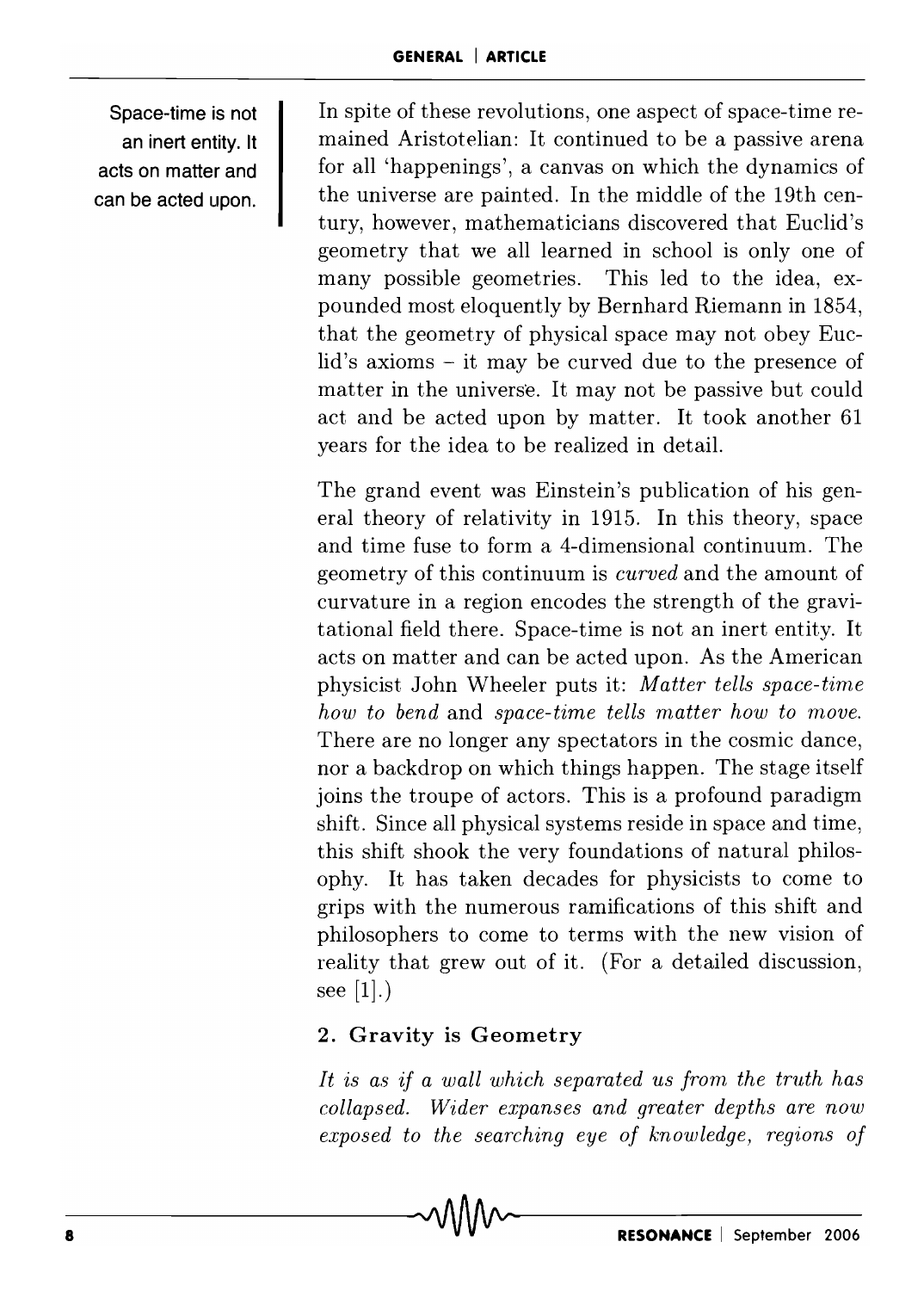*which we had not even a presentiment.* 

Hermann Weyl. On General Relativity.

Einstein was motivated by two seemingly simple observations. First, as Galileo demonstrated through his famous experiments at the leaning tower of Pisa, the effect of gravity is universal: all bodies fall the same way if the only force on them is gravitational. Second, gravity is *always* attractive. This is in striking contrast with, say, the electric force where unlike charges attract while like charges repel. As a result, while one can easily create regions in which the electric field vanishes, one can not build gravity shields. Thus, gravity is omnipresent and non-discriminating; it is everywhere and acts on everything the same way. These two facts make gravity unlike any other fundamental force and suggest that gravity is a manifestation of something deeper and universal. Since space-time is also omnipresent and the same for all physical systems, Einstein was led to regard gravity not as a force but a manifestation of spacetime geometry. Space-time of general relativity is supple and can be visualized as a rubber sheet, bent by massive bodies. The sun for example, being heavy, bends space-time enormously. Planets like earth move in this curved geometry. In a precise mathematical sense, they follow the simplest trajectories called geodesics – generalizations of straight lines of the flat geometry of Euclid to the curved geometry of Riemann. So, when viewed from the curved space-time perspective, earth takes the straightest possible path. But since space-time itself is curved, the trajectory appears elliptical from the flat space perspective of Euclid and Newton.

The magic of general relativity is that, through elegant mathematics, it transforms these conceptually simple ideas into concrete equations and uses them to make astonishing predictions about the nature of physical reality. It predicts that clocks should tick faster in

Einstein was led to regard gravity not as a force but a manifestation of space-time geometry.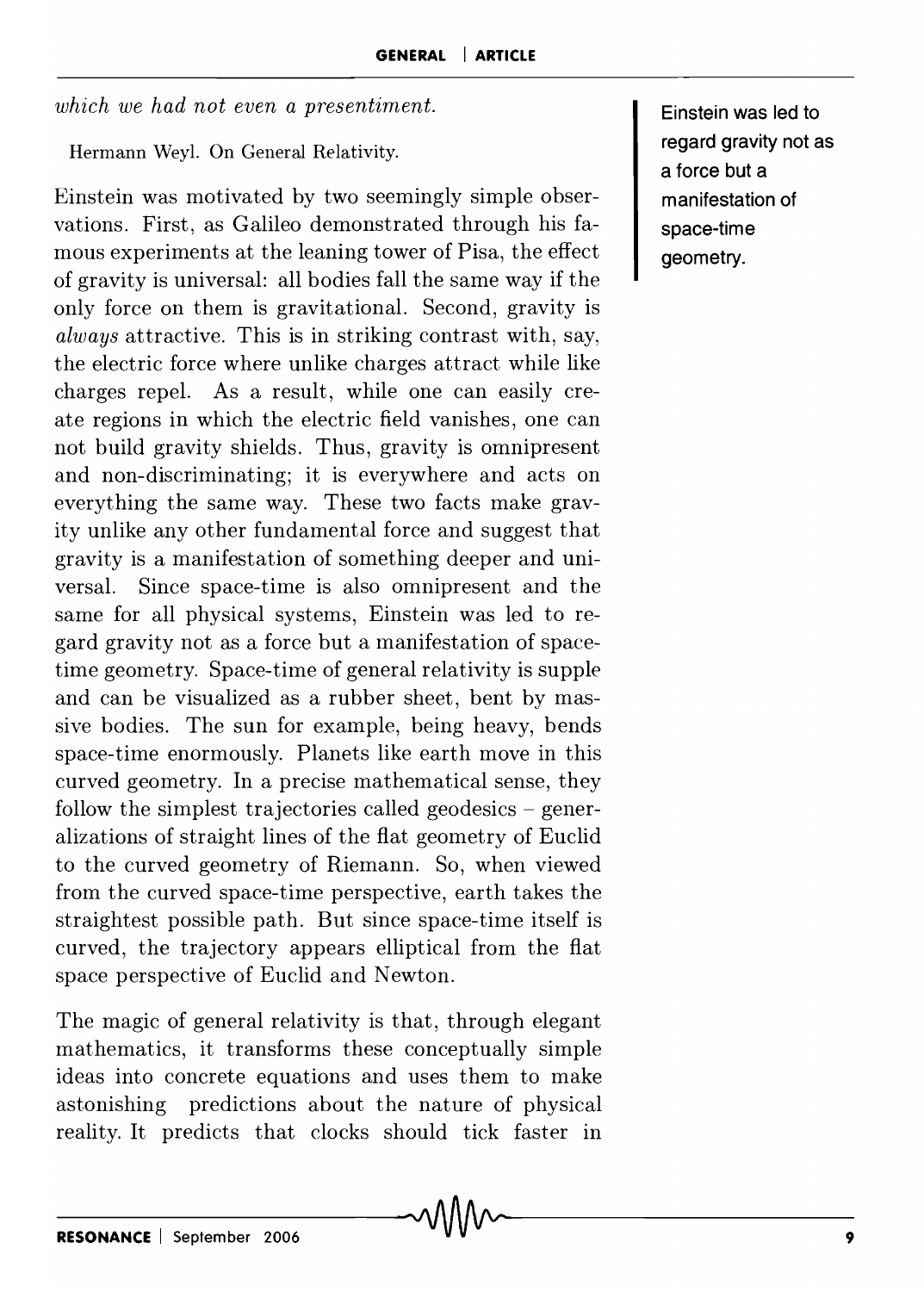General relativity is widely regarded as the most sublime of all scientific creations.

Kathmandu than in Mumbai. Galactic nuclei should act as giant gravitational lenses and provide spectacular, multiple images of distant quasars. Two neutron stars orbiting around each other must lose energy through ripples in the curvature of space-time caused by their motion and spiral inward in an ever tightening embrace. Over the last thirty years, astute measurements have been performed to test if these and other even more exotic predictions are correct. Each time, general relativity has triumphed [2]. The accuracy of some of these observations exceeds that of the legendary tests of quantum electrodynamics. This combination of conceptual depth, mathematical elegance and observational successes is unprecedented. This is why general relativity is widely regarded as the most sublime of all scientific creations [3].

# 3. Big Bang and Black Holes

*The physicists succeeded magnificently, but in doing so, revealed the limitation of intuition, unaided by mathematics; an understanding of Nature, they discovered, comes hard. The cost of scientific advance is the humbling recognition that reality is not constructed to be easily grasped by the human mind.* 

Edward 0 Wilson. *Consilience, The Unity of Knowledge* 

General relativity ushered in the era of modern cosmology. At very large scales, the universe around us appears to be spatially homogeneous and isotropic. This is the grandest realization of the Copernican principle: our universe has no preferred place nor favored direction. Using Einstein's equations, in 1922 the Russian mathematician Alexander Friedmann showed that such a universe can not be static. It must expand or contract. In 1929 the American astronomer Edwin Hubble found that the universe is indeed expanding. This in turn implies that it must have had a beginning where the density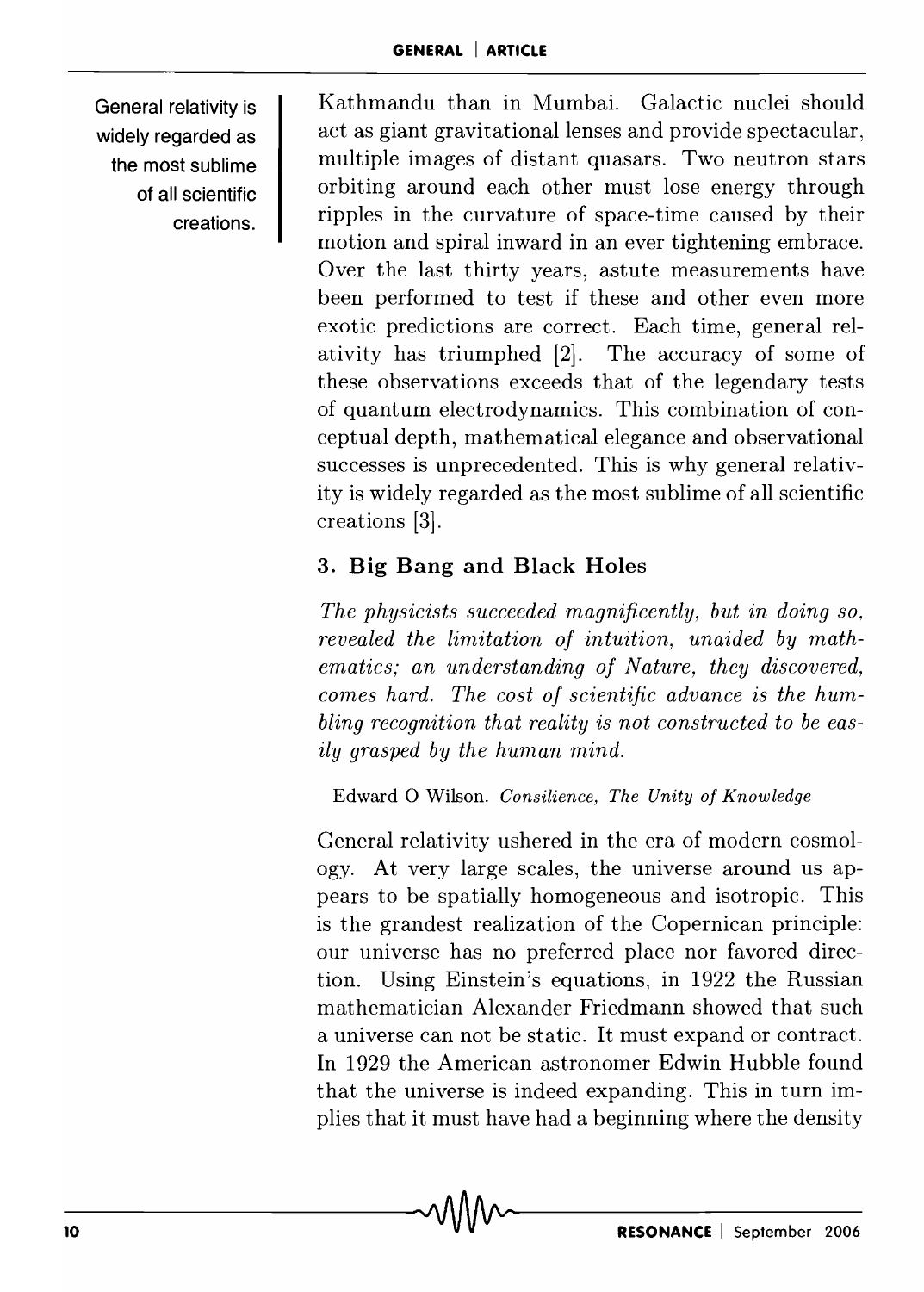

of matter and curvature of space-time were infinite. This is the *Big Bang.* Careful observations. particularly over the last decade, have shown that this event must have occurred some 14 billion years ago. Since then, galaxies are moving apart, the average matter content is beconling dilute. By combining our knowledge of general relativity with laboratory physics, we can make a number of detailed predictions. For instance, we can calculate the relative abundances of light chemical elements whose nuclei were created in the first three minutes after the Big Bang; we can predict the existence and properties of a primal glow (the cosmic microwave background) that was emitted when the universe was some 400,000 years old; and we can deduce that the first galaxies fonned when the universe was a billion years old. An astonishing range of scales and variety of phenomena!

**In** addition, general relativity also changed the philosophical paradigm to phrase questions about the Beginning. Before 1915, one could argue - as Immanuel Kant did - that the universe could not have had a finite beginning. For, one could then ask, what was there before? This question pre-supposes that space and time existed forever and the universe refers only to matter. **In** general relativity, the question is meaningless: since space-time is now *born* with matter at the Big Bang, the question

**Figure 1. A depiction of the universe originating at the Big Bang and then expanding. Time runs vertically. In general relativity the curvature becomes infinite at the Big Bang, tearing the very fabric of space-time continuum. The smooth conical surface depicts expanding space-time and the ragged edge at the bottom depicts the tearing of the fabric at the Big Bang.** 

Courtesy: Or Pablo Laguna.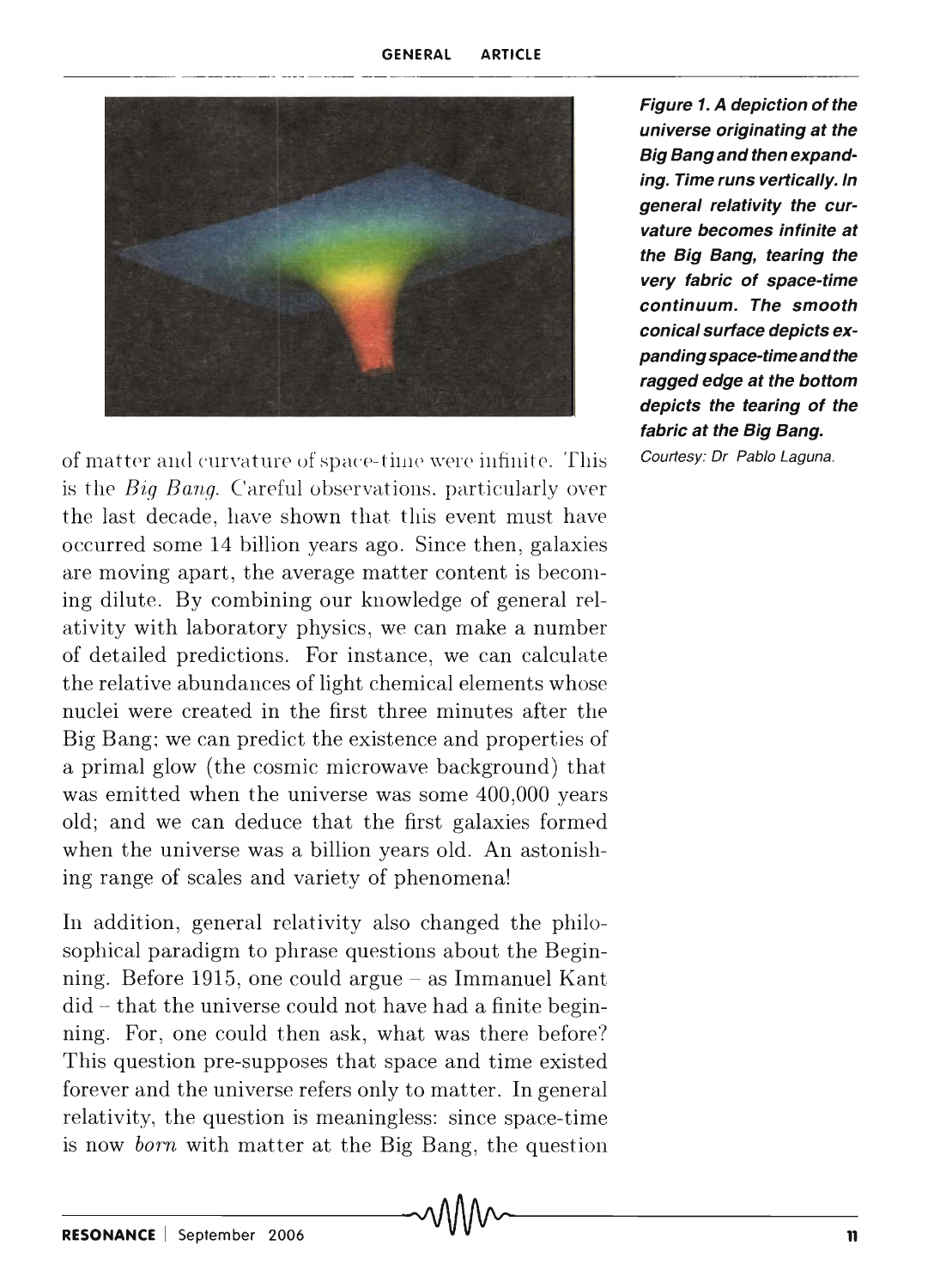"what was there *before*?" is no longer meaningful. In a precise sense, Big Bang is a boundary, a frontier, where space-time ends. General relativity declares that physics stops there; it does not permit us to look beyond.

Through black holes, general relativity opened up other unforeseen vistas. The first black hole solution to Einstein's equation- was discovered already in  $1916$  by the German astrophysicist Karl Schwarzschild, while he was serving on the front lines during the First World War. However, acceptance of its physical meaning came very slowly. A natural avenue for the formation of black holes is stellar collapse. While stars shine by burning their nuclear fuel, the outward radiation pressure can balance the inward gravitational pull. But after the fuel is all burned out, the only known force that can combat gravitational attraction comes from the quantum mechanical Pauli exclusion principle. During his celebrated voyage to Cambridge, the 20 year old Subrahmanyan Chandrasekhar combined principles of special relativity and quantum mechanics to show that, if a star is sufficiently massive, gravity would overwhelm the Pauli repulsive force. During the thirties, he refined his calculations, providing irrefutable arguments for the stellar collapse. However, the leading pre-eminent British astrophysicist of the time, Arthur Eddington, abhorred the idea of stellar collapse and declared that in the 'correct' calculation, special relativity had to be abandoned!2 This delayed not only the recognition of Chandrasekhar's work but also the general acceptance of black holes by several decades.

Ironically, even Einstein resisted black holes. As late as 1939, he published a paper in the *Annals of Mathematics* arguing that black holes could not be formed by the gravitational collapse of a star. The calculation is correct but the conclusion is an artifact of a nonrealistic assumption. Just a few months later, American physicists Robert Oppenheimer and Hartland Snyder

2 Today, a PhD student would fail her/his qualifying exam if she/he were to make such an argument. Leading quantum physicists like Bohr and Dirac readily agreed with Chandrasekhar privately, but did not think it was worthwhile to point out Eddington's error pUblicly. It was only in 1983 that Chandrasekhar was awarded the Nobel prize for this seminal discovery. For details, see, [4].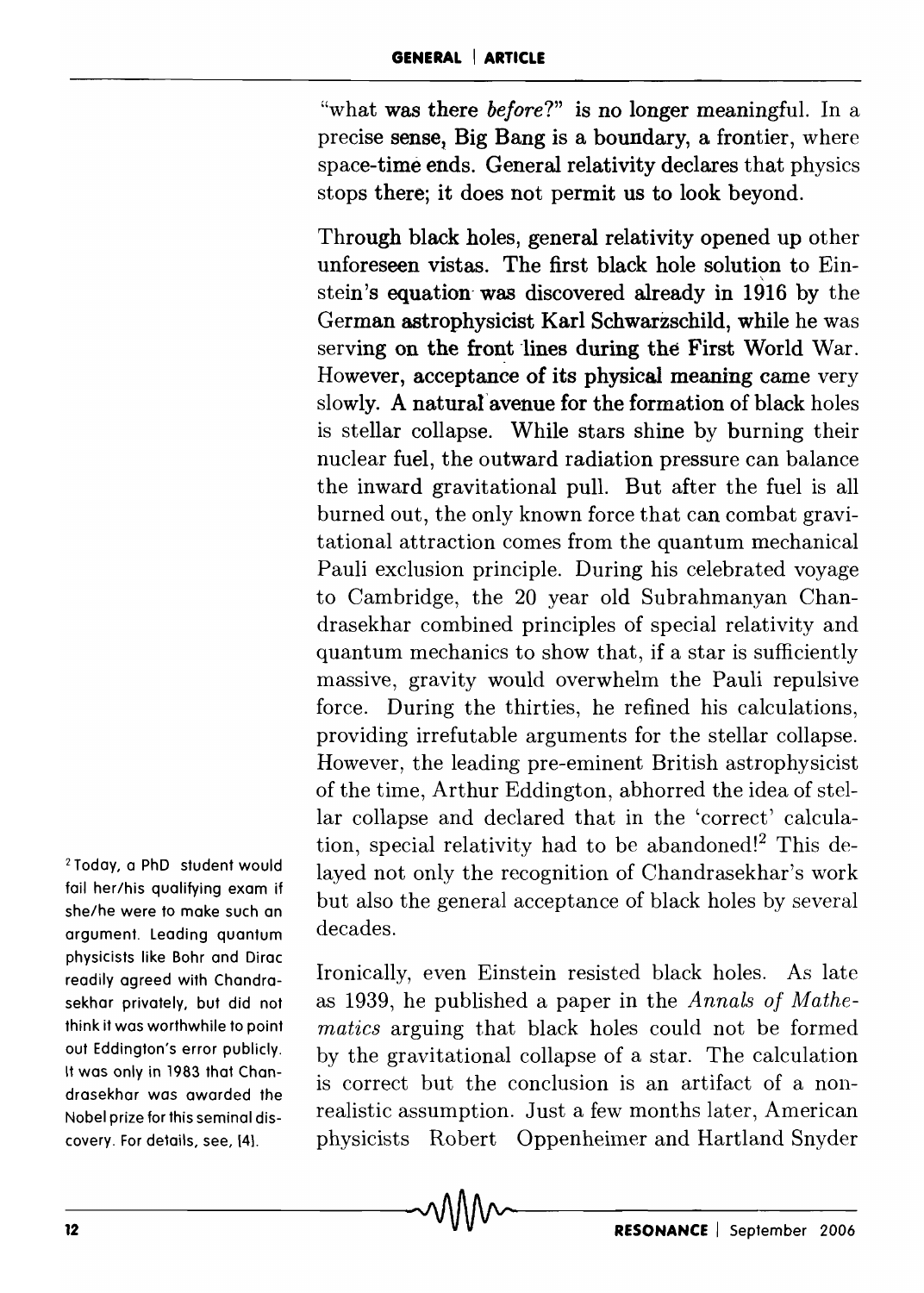published their now classic paper establishing that black holes do in fact result. These are regions in which the space-time curvature is so strong that even light can not escape. Therefore, according to general relativity, to outside observers they appear pitch black. In the rubber sheet analogy, the bending of space-time is so extreme inside a black hole that space-time is *torn-apart,*  forming a singularity. As at the Big Bang. curvature becomes infinite. Space-time develops a final boundary and physics of general relativity simply stops.

And yet, black holes appear to be mundanely common in the universe. General relativity, combined with our knowledge of stellar evolution, predicts that there should be plenty of black holes with 10 to 50 solar masses, the end products of the lives of large stars. Indeed, black holes are *prominent* players in modern astronomy. They provide the powerful engines for the most energetic phenomena in the universe such as the celebrated gamma ray bursts in which an explosion spews out, in a few blinding seconds, as much energy as a 1000 suns do in *their entire lifetime.* One such burst is seen every day. Centers of all elliptical galaxies appear to contain huge black holes of millions of solar masses. Our own galaxy, the Milky Way, has a black hole of about 3.2 million solar masses at its center.

# 4. Beyond Einstein

*A really new field of experience will always lead to crystallization of a new system of scientific concepts and laws. When faced with essentially new intellectual challenges, we continually follow the example of Columbus who possessed the courage to leave the known world in an almost insane hope of finding land again beyond the sea.* 

W Heisenberg. *Recent Changes in the Foundation of Exact Science.* 

Our own galaxy, the Milky Way, has a black hole of about 3.2 million solar masses at its center.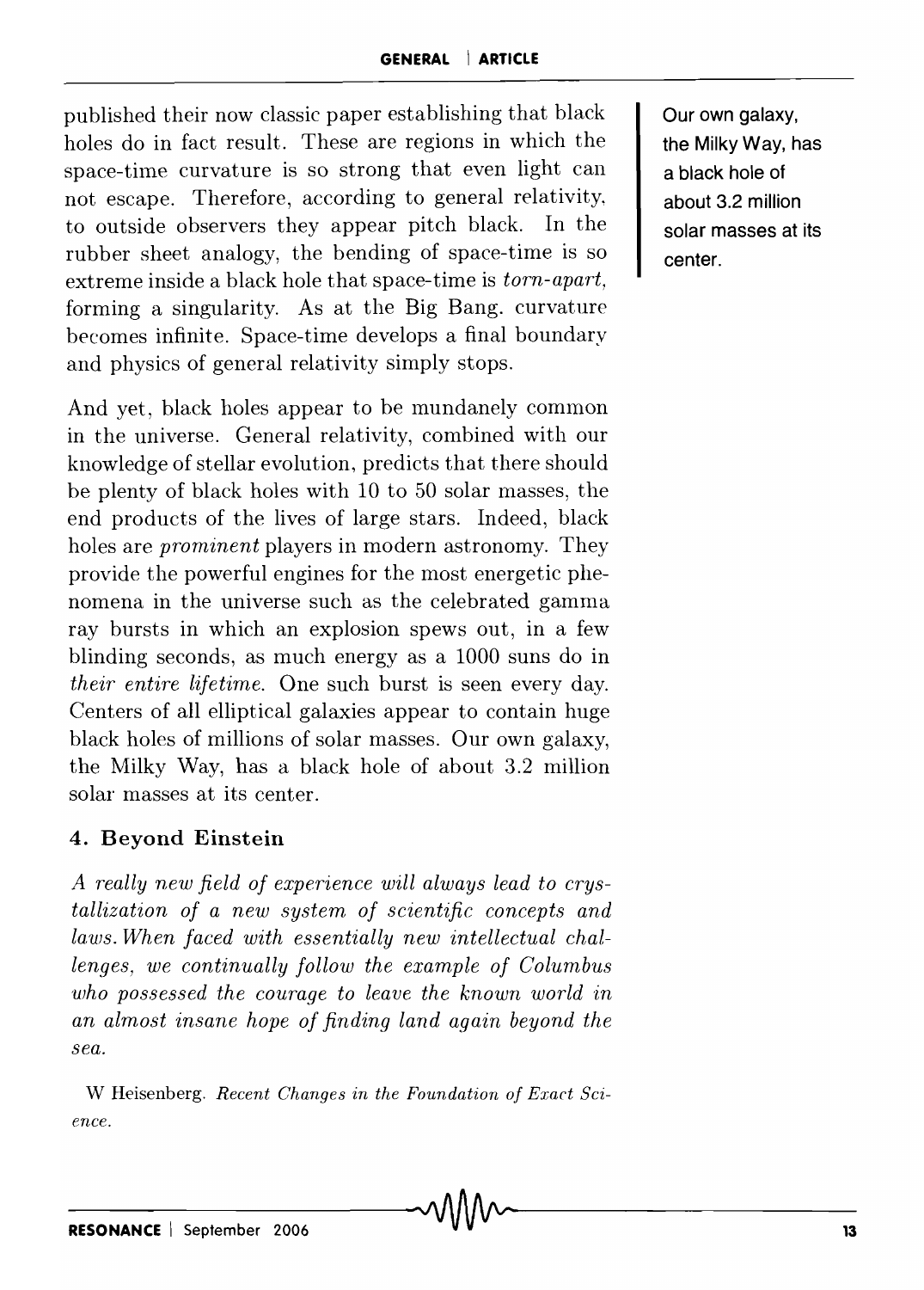General relativity is the best theory of gravitation and space-time structure we have today. It can account for a truly impressive array of phenomena [1, 2] ranging from the grand cosmic expansion to the functioning of a mundane global positioning system on earth. But it is incomplete because it ignores quantum effects that govern the sub-atomic world. Moreover, the two theories are dramatically different. The world of general relativity has geometric precision, it is deterministic; the world of quantum physics is dictated by fundamental uncertainties, it is probabilistic. Physicists maintain a happy, schizophrenic attitude, using general relativity to describe the large scale phenomena of astronomy and cosmology and quantum mechanics to account for properties of atoms and elementary particles. This is a viable strategy because the two worlds rarely meet. Nonetheless, from a conceptual standpoint, this is highly unsatisfactory. Everything in our experience as physicists tells us that there should be a grander, more complete theory from which general relativity and quantum physics arise as special, limiting cases. This would be the quantum theory of gravity. It would take us beyond Einstein. <sup>3</sup>

At the Big Bang and black hole singularities the world of the very large and of the very small meet. Therefore, although they seem arcane notions at first, these singularities are our gates to go beyond general relativity. It is now widely believed that real physics cannot stop there. Rather, general relativity fails. We need to dramatically revise, once again, our notions of space and time. We need a new syntax.

Creation of this syntax is widely regarded as the greatest and the most fascinating challenge faced by fundamental physics today. There are several approaches. While they generally agree on a broad list of goals, each focuses on one or two features as the central ones, to be resolved first, in the hope that the other problems 'would take care of themselves' once the 'core' is well-understood.

<sup>3</sup>Contrary to the common belief - rooted in Einstein's later views on incompleteness of quantum mechanics he was quite aware of this limitation of general relativity. Remarkably, he pointed out the necessity of a quantum theory of gravity already in 1916! **In** a paper in the Preussische Akademie Sitzungsberichte he wrote: "Nevertheless, due to the inneratomic movement of electrons, atoms would have to radiate not only electromagnetic but also gravitational energy, if only in tiny amounts. As this is hardly true in Nature, it appears that quantum theory would have to modify not only Maxwellian electrodynamics but also the new theory of gravitation".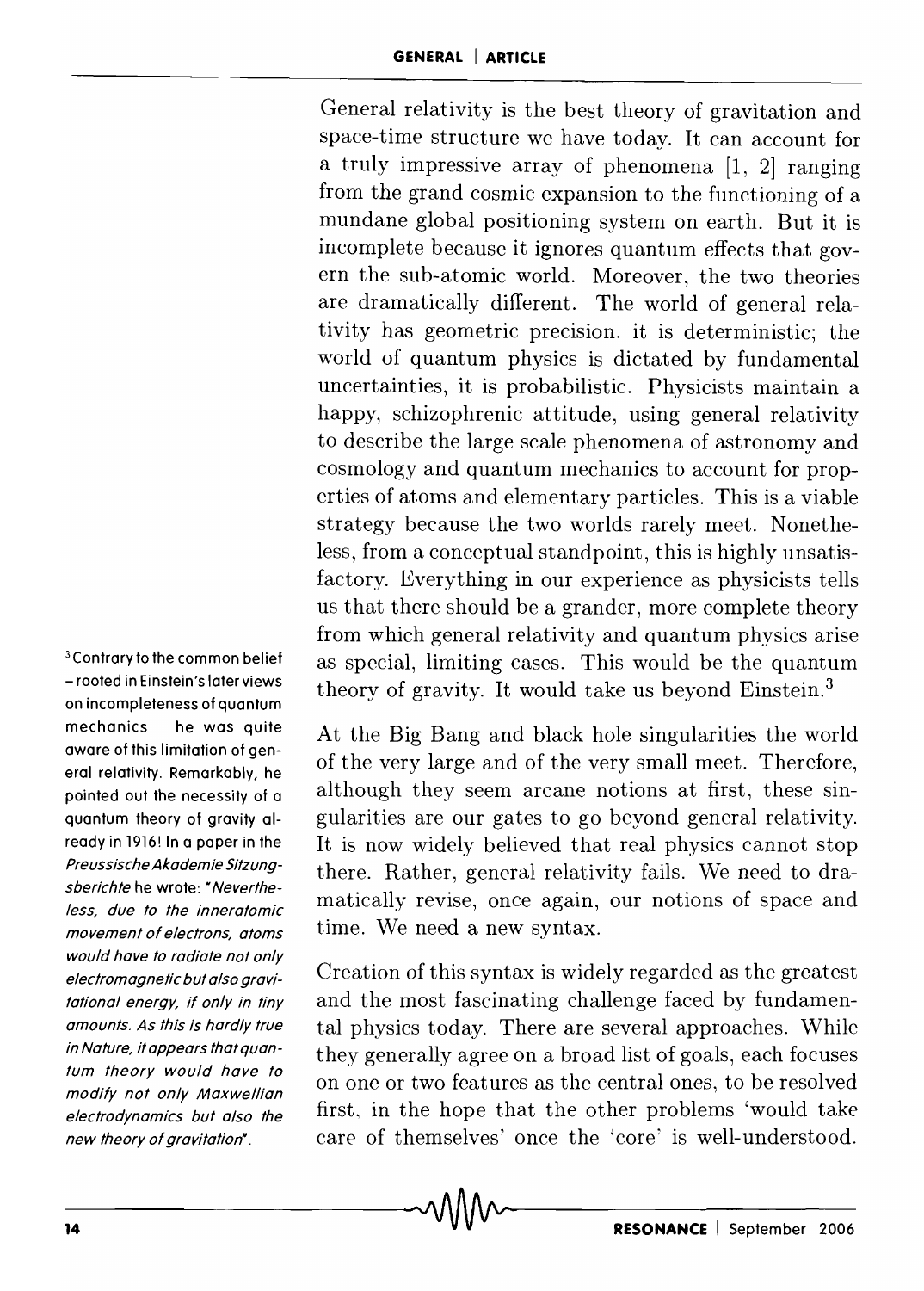Here, I will focus on *loop quantum gravity* which originated in our group some twenty years ago and has been developed by about two dozen groups worldwide [5]. It is widely regarded as one of the two leading approaches, the other being string theory [7].

In general relativity, space-time is modelled by a continuum. The new idea is that this is only an approximation, which would break down at the so-called Planck scale the unique length,  $\ell_{\rm pl} = \sqrt{G\hbar/c^3} \sim 10^{-33}$  cm, that can be constructed from Newton's constant of gravitation  $G$ , Planck's constant  $\hbar$  of quantum physics and the speed of light c. This scale is truly minute, some 20 orders of magnitude smaller than the radius of a proton.<sup>4</sup> Therefore, even in the highest energy particle accelerators on earth, one can safely work with a continuum. But the approximation *would* break down in more extreme situations, in particular, near the Big Bang and inside black holes. There, one must use a *quantum space-time* of loop quantum gravity.

What is quantum space-time? Look at the sheet of paper in front of you. For all practical purposes, it seems continuous. Yet we know that it is made of atoms. It has a discrete structure which becomes manifest only if you zero-in using, say, an electron microscope. Now, Einstein taught us that geometry is also a physical entity, on par with matter. Therefore, it should also have an atomic structure. To unravel it, in the mid 90's researchers combined the principles of general relativity with quantum physics to develop a *quantum theory of geometry.* Just as differential geometry provides the mathematical language to formulate and analyze general relativity, quantum geometry provides the mathematical tools and physical concepts to describe quantum space-times [5, 6].

In quantum geometry, the primary objects  $-$  the fundamental excitations of geometry - are one dimensional.

4 For non-experts, it is often difficult to imagine how large a number 1020 is. So, the following illustration may help: 10<sup>20</sup> dollars would suffice to cover the US budget for a 100 million years at the 2005 rate!

Quantum geometry provides the mathematical tools and physical concepts to describe quantum space-times.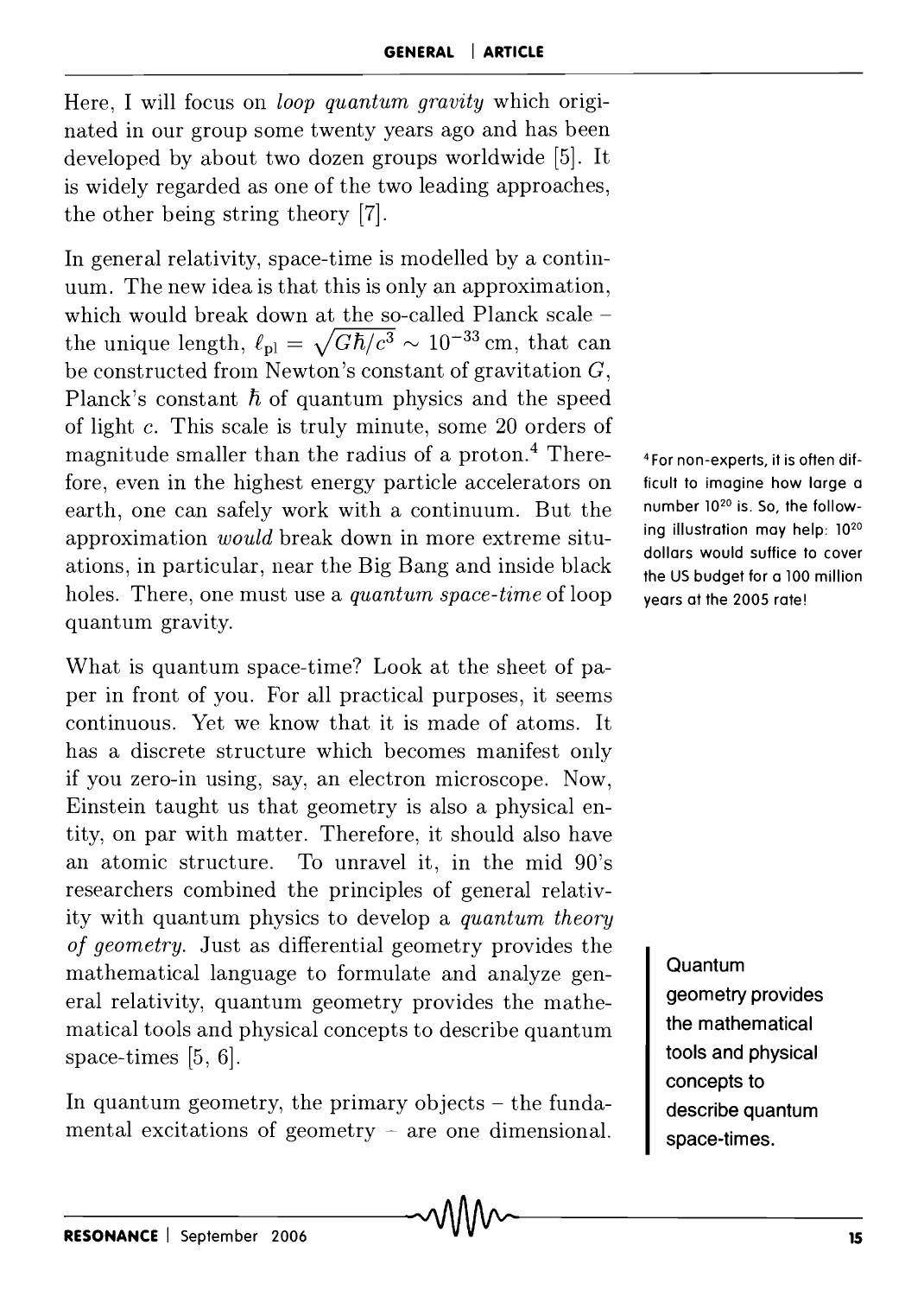Using a quantum generalization of Einstein's equations one can still do physics to describe what happens in the quantum world.

In the absence of a space-time continuum, many of the notions habitually used in physics are no longer available.

Just as a piece of cloth appears to be a smooth, two dimensional continuum although it is obviously woven by one dimensional threads, physical space appears as a three dimensional continuum, although it is in fact a coherent superposition of these one dimensional excitations. Intuitively, then, these fundamental excitations can be thought of as *quantum threads* which can be woven to create the fabric of space-time. What happens, then, near space-time singularities? There, the continuum approximation fails. The quantum fluctuations are so huge that quantum threads can no longer be frozen into a coherent superposition. The fabric of space-time is ruptured. Continuum physics rooted in this fabric stops. But the quantum threads are still meaningful. Using a quantum generalization of Einstein's equations one can still do physics to describe what happens in the quantum world. In the absence of a space-time continuum, many of the notions habitually used in physics are no longer available. New concepts have to be introduced, new physical intuition has to be honed. In this adventure, quantum Einstein's equations pave the way.

Using these equations, recently the Big Bang has been analyzed in some detail (see. e.g., [6, 8]). It turns out that the partial differential equations of Einstein's, adapted to the continuum, have to be replaced by difference equations, adapted to the discrete structures of quantum geometry. Except very near the Big Bang, equations of general relativity provide an excellent approximation to the more fundamental ones. However, the approximation breaks down completely near the Big Bang, when the density  $\rho$  of matter approaches the Planck density  $\rho_{\rm pl} = c^3/G^2\hbar \approx 10^{94}$ gm/cc. In quantum geometry, space-time curvature does become very large in this *Planck regime,* but not infinite. Very surprisingly, quantum geometry effects give rise to a new *repulsive* force. which is so strong that it overwhelms the usual gravitational attraction. General relativity breaks down. The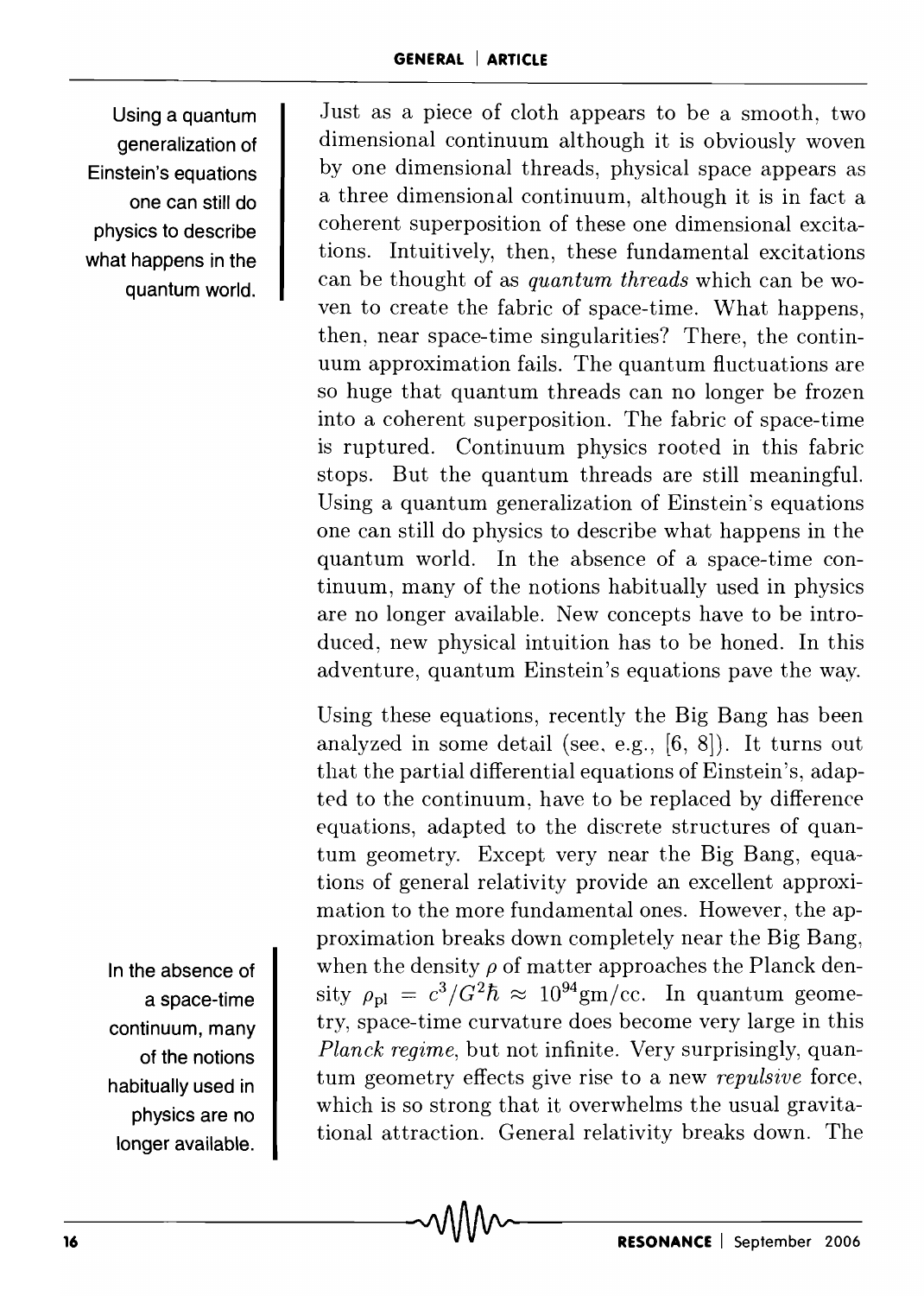universe bounces back. But quantum Einstein's equations enable us to evolve the quantum state of geometry and matter right through this Planck regime. The Big Bang is replaced by a quantum bounce.

Reliable numerical calculations have been performed in the strict spatially homogeneous isotropic case. Continuum turns out to be a good approximation outside the Planck regime also on the 'other side of the Big Bang' [6, 8]. More precisely, in a forward-in-time motion picture of the universe, there is a contracting pre-Big Bang branch well described by general relativity. However, when the matter density is approximately  $0.8\rho_{\text{pl}}$ , the repulsive force of quantum geometry, which is negligible until then, now becomes dominant. Instead of continuing the contraction into a big-crunch, the universe undergoes a big bounce, joining on to the post-Big Bang expanding branch we now live in. Classical general relativity describes both branches very well, except in the deep Planck regime. There the two branches are joined by a quantum bridge, governed by quantum geometry.

The emergence of a new repulsive, quantum force has a curious similarity with the repulsive force in the stellar collapse discussed in Section 3. There, a repulsive force comes into play when the core approaches a critical density,  $\rho_{\rm crit} \approx 6 \times 10^{16}$ gms/cc, and can halt further collapse, leading to stable neutron stars. This force, with its origin in the Pauli exclusion principle, is *associated with the quantum nature of matter.* However, as indicated in Section 3, if the total mass of the star is larger than, say, 5 solar masses, classical gravity overwhelms this force. The *quantum geometry repulsive force* comes into play at *much* higher densities. But then it overwhelms the standard gravitational attraction, *irrespective of how massive the collapsing body is.* Indeed, the body could be the whole universe! The perspective of loop quantum gravity is that it is this effect that prevents the formation of singularities in the real world, extending the 'life'

**Quantum Einstein's equations enable us to evolve the quantum state of geometry and matter right through the Planck regime. The Big Bang is replaced**  by a **quantum bounce.**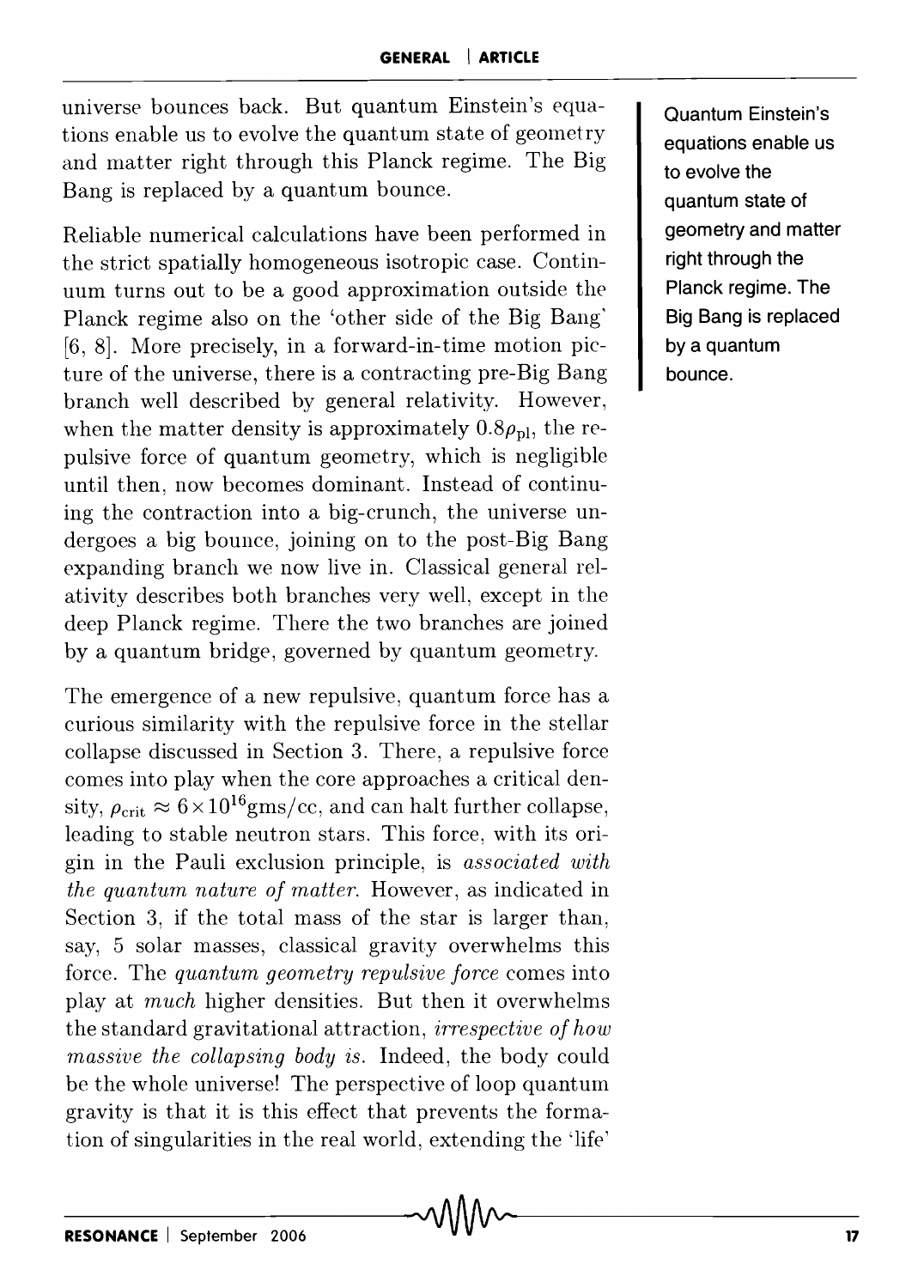**Figure 2. An artist's representation of the extended space-time of loop quantum cosmology. Time again runs vertically. General relativity provides only the top half of this space-time which originates in the Big Bang (see Figure 1). Quantum Einstein's equations extend this space-time to the past of the Big Bang. The pre-Big Bang branch is contracting and the current post-Big Bang branch is expanding. The band in the middle represents the 'quantum bridge' which joins the two branches and provides a deterministic evolution across the 'deep Planck regime'.** 

Courtesy: Dr Cliff Pickover, www.pickover.com



of space-time through a quantum bridge.

Currently, work is under way to extend these results to more and more sophisticated models which incorporate inhomogeneities of the present day universe. If the above scenario turns out to be robust, there will be fascinating philosophical implications for the issue of the Beginning and the End. For, the very paradigm to pose questions will again be shifted. If the questions refer to the notion of time that Einstein gave us, there was indeed a Beginning. Not at the Big Bang though, but 'a little later' when space-time can be modelled as a continuum. But if by Beginning one means a firm boundary beyond which physical predictions are impossible, then the answer is very different from that given by general relativity: in the more complete theory, there is no such Beginning.

To summarize then, thanks to Einstein, our understanding of space and time underwent a dramatic revision in the 20th century. Geometry suddenly became a physical entity, like matter. This opened-up entirely new vistas in cosmology and astronomy. But a new paradigm shift awaits us again in the 21st century. Thanks to quantum geometry, the Big Bang and black hole singularities are no longer final frontiers. The physical, quantum space-time is much larger than what general relativity